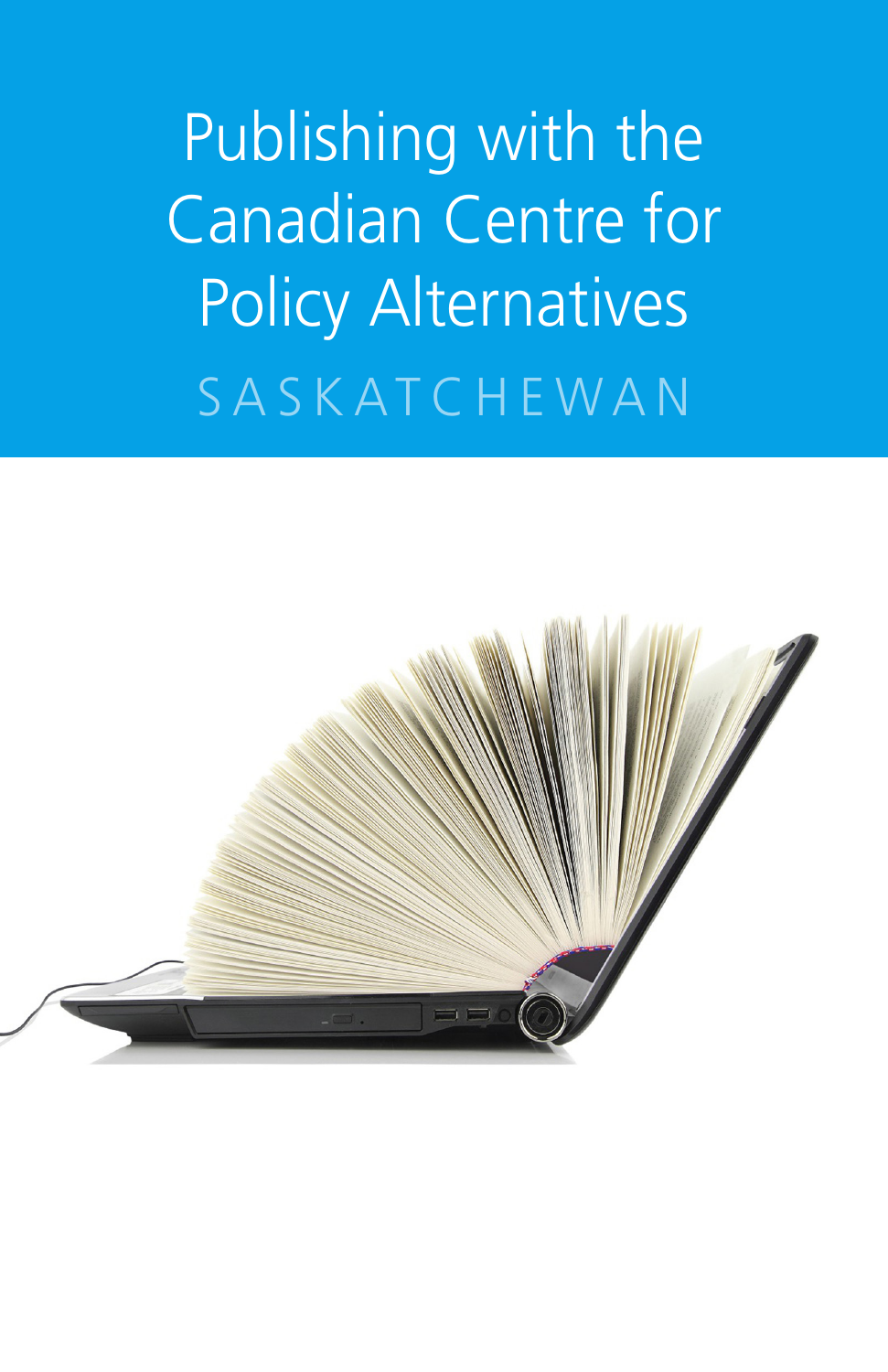# Introduction

There is little doubt that some academics wish their research would reach a wider public audience. However, for those scholars who would like to see their research inform public debate and inspire the public imagination, many traditional publishing venues can seem inadequate. While academic journals offer prestige, they rarely reach beyond a small community of like-minded scholars. Conversely, while more popular media outlets offer wider reach, they often offer little more than superficial treatment of academic research, unable to capture the academic rigour and nuance of more complex arguments.

At the Canadian Centre for Policy Alternatives (CCPA), we believe we can offer academics a place to publish that can present the complexity of your research while also offering you the opportunity to reach a potential audience of millions of people from across the country. Think of publishing with the CCPA as a companion to peer-reviewed journals, where your academic research is allowed to be timely and accessible to a wider audience. Indeed, publishing with the CCPA offers many benefits:

- CCPA publications are subject to rigorous peer-review
- Your research will be promoted to a large provincial and national audience
- We offer relatively quick turn-around time compared to academic journals
- Opportunity to join our cross-country network of CCPA Research Associates

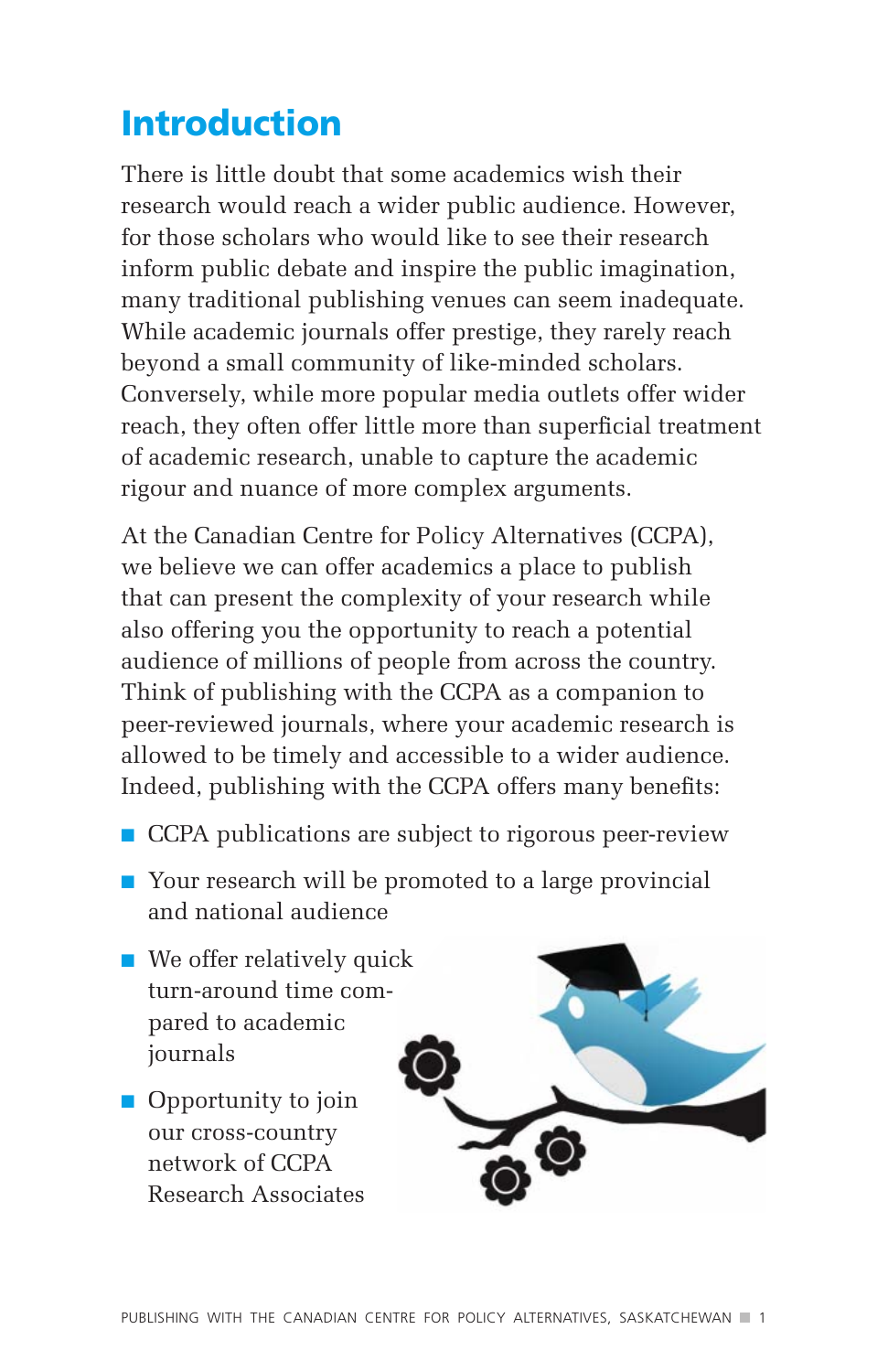# Rigorous and Peer Reviewed

Our research is rigorous and peer reviewed, our policy analysis well reasoned and tightly argued. A recent open letter from over 500 Canadian academics praised the high quality and objectivity of the CCPA's research and its solid international reputation. Moreover, we can offer your research tremendous public reach. In 2015, the CCPA received over 12 million media views in Saskatchewan alone. Add that to our annual audience reach at the national level of over 520 million media views and you have an unprecedented platform to showcase your research.

We will also use our notable social media presence to vigorously promote your research. Our national Facebook following is over 28,000, while our CCPA Twitter feed is followed by over 18,000 persons. All told, the CCPA's organic reach to unique visitors via social media is upwards of 180,000 people per month! Our national website also offers a one-stop destination for progressive research and commentary. Last year alone, the Saskatchewan Office's research and commentary received over 75,000 page views while our reports and studies were downloaded over 30,000 times!

# Rapid Publishing

Unlike academic publishing, we can offer a quick turn around time from draft to publication, ensuring your research reaches the public while it still remains relevant. While traditional academic publishing venues can take many months — if not years — before your research reaches publication, we aim to move from final draft to formal publication in the space of one month. Moreover, your research will be freely accessible to the public on our national website, while printed copies can be obtained at very reasonable rates.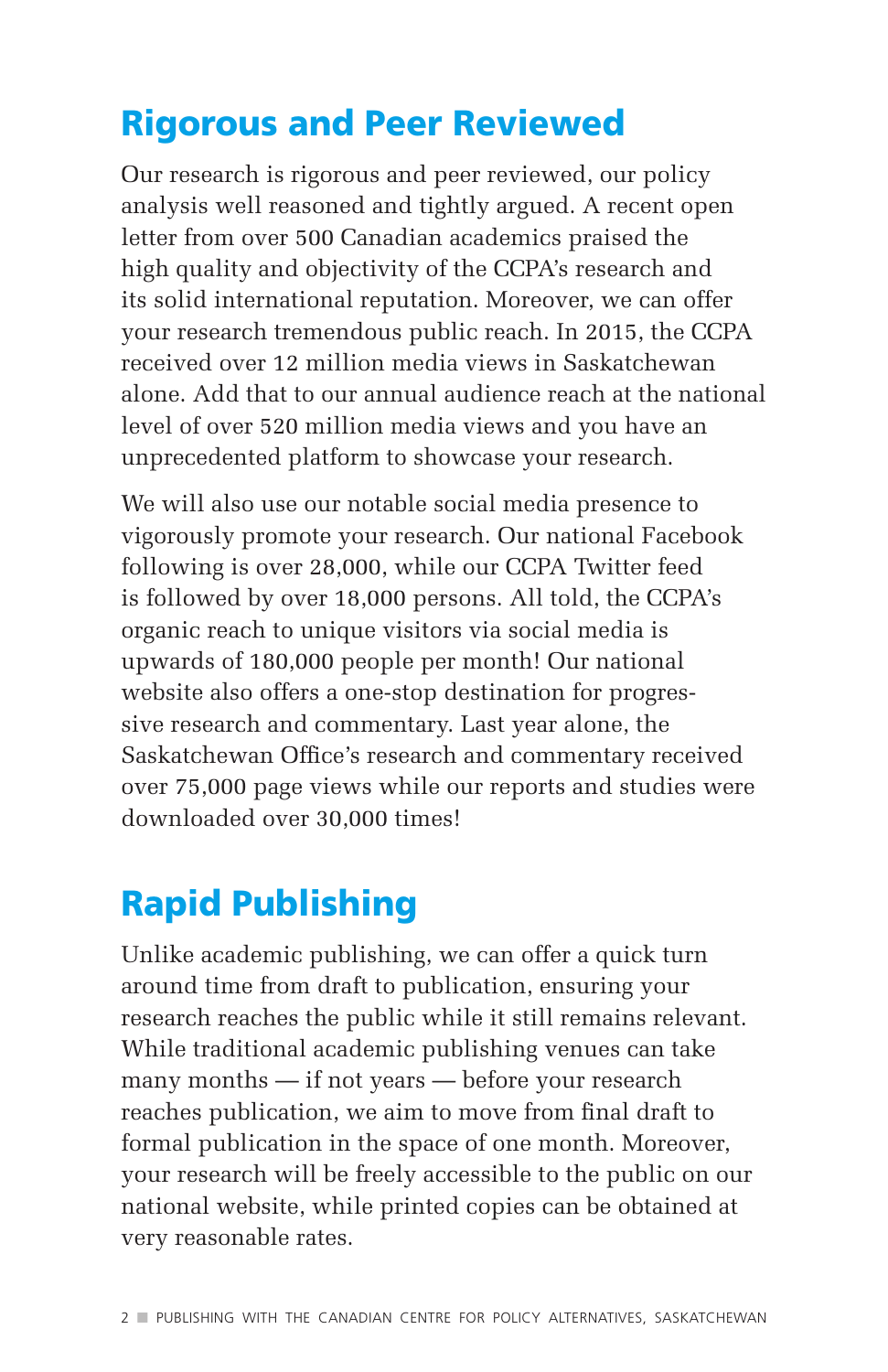

# What We are Looking For

As the largest progressive policy think-tank in Canada, our research is inspired by the values of economic and social justice, ecological sustainability and the principles of democracy. We are deeply interested in research that helps us better understand our current world and offers solutions for a better one. We always want our research to contribute to current public debates, so we are particularly interested in research that is relevant to current political, economic or social issues. We also strongly encourage research perspectives from women, racialized groups, Indigenous peoples, differently-abled and from the LGBTI community.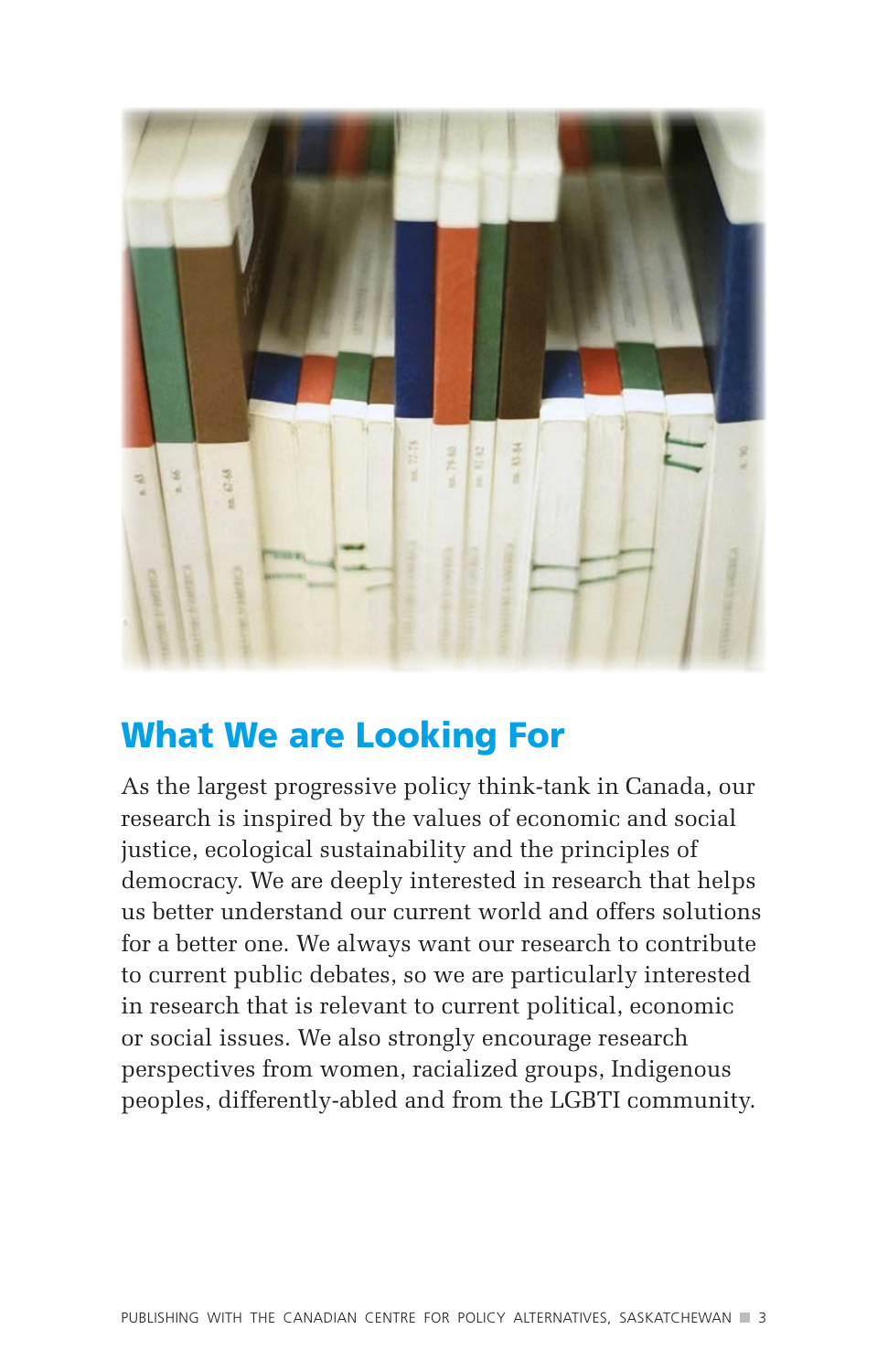## How to Get Started

We offer a relatively painless set of research proposal guidelines for individuals interested in publishing with the CCPA. Once your proposal is submitted, it will be vetted by the CCPA Saskatchewan board, which will decide if your research is a good fit for publication. Once you have been approved for publication, you will work with our Director who will assist in translating your research into popularlyaccessible language, along with copy-editing, format and design. When a final draft is complete, it will be submitted for peer-review and the author will have a chance to make revisions based on the comments of the reviewers. Once a publishable-draft is ready, we aim to have your research published and promoted in the space of a month!

### Becoming a CCPA Research Associate

Whether you publish with us or not, we invite academics to consider joining our network of research associates who have expertise in a range of public policy areas. Our research associates can contribute to the work of the CCPA in various ways. Some offer their expertise on relevant policy issues, some may respond to media requests on issues of public concern, assist with peer review and manuscript submissions and/or help develop the Saskatchewan Office's research agenda. If you are interested in becoming a CCPA Saskatchewan research associate, please let us know!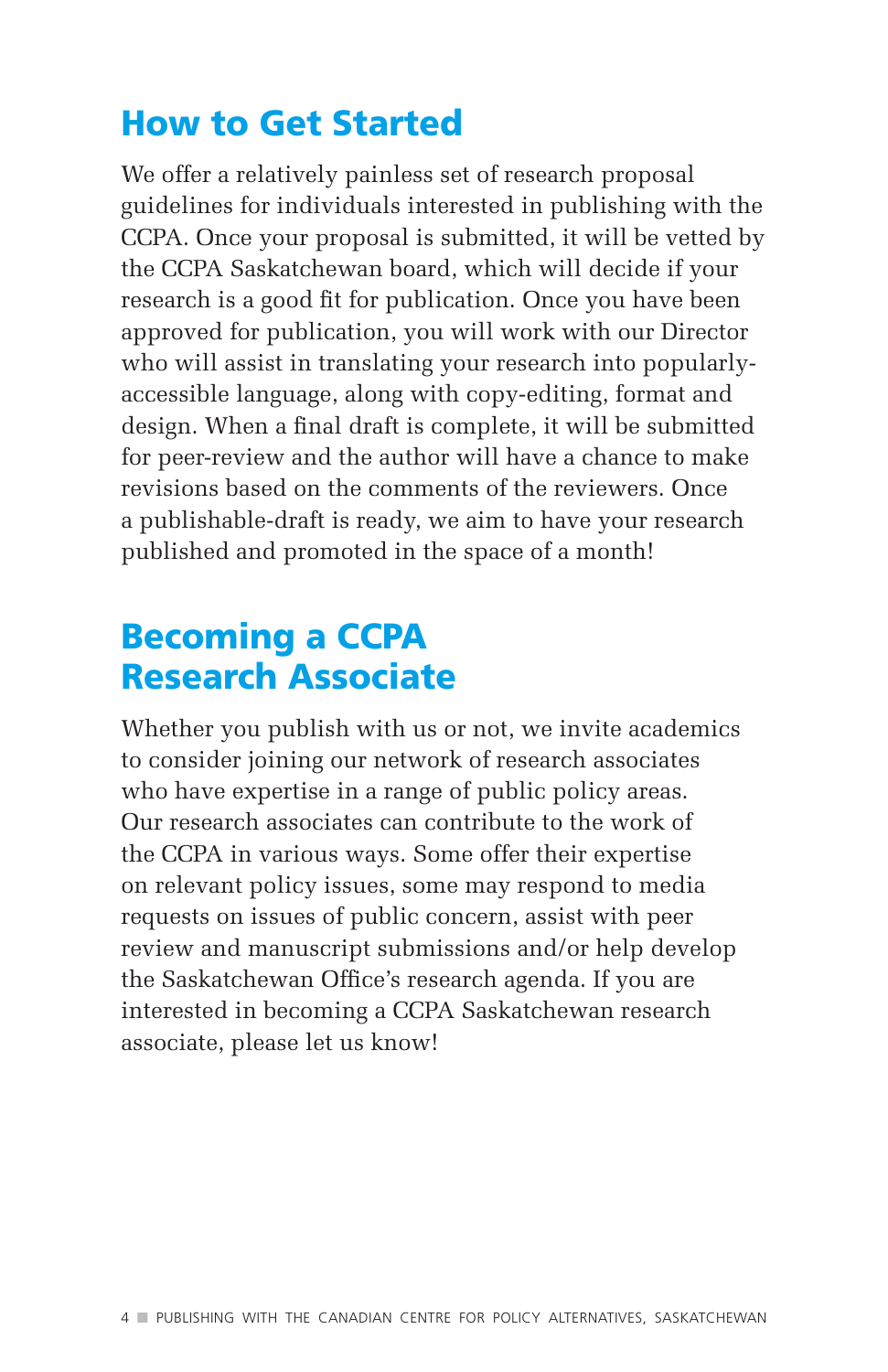

We recognize the enormous pressures to publish which all academics bear in the current university climate. We further recognize that preference is going to be given to peer-reviewed academic journals that seem to be the only currency of value in seeking tenure and promotion. Fortunately, the attitudes within the academy to nontraditional forms of publication are changing. Universities across North America are beginning to recognize the value of faculty engaging with the public through alternative styles of publication and presentation. Indeed, as Marc Renaud, former president of the Social Sciences and Humanities Research Council of Canada (SSHRC), warns, ''we have traditionally said 'publish or perish'. Now it is 'go public or perish'.'' Now is the perfect time to consider publishing your research outside the traditional academic venues. By publishing with the CCPA, your research will not simply reside — in Dr. Marc Spooner's words — "neatly tucked away in journals," but reach an audience large enough to have a direct impact on public opinion and policy-makers alike. If you would like to get started, please contact us today!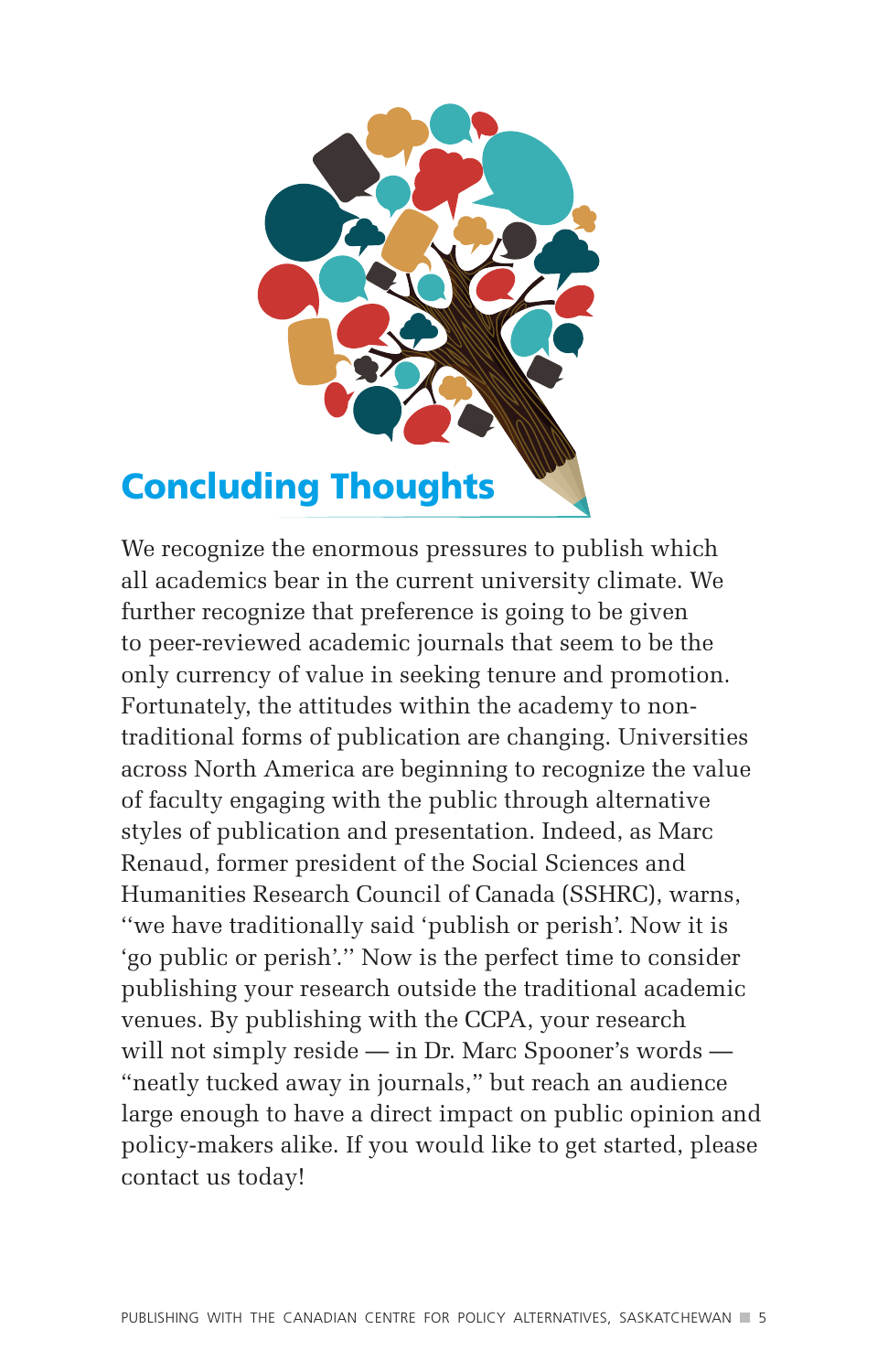# Research Proposal Guidelines

### **Full-Length Study/Report**

For those authors interested in publishing original research, or full-length research studies with us (over 20 pages), we suggest you submit a proposal based on the following guidelines.

- Project title
- Main research question
- Provide any context relevant to the proposal, including relevant literature, and state of academic or policy debate.
- Describe the objectives of the project, what is new that can be discovered, and the strategic relevance or public interest value of the research.
- What role does the research play in informing/ framing public debate, influencing policy decisions by governments, or equipping social movement groups with information/analysis they need?
- What are the project's guiding questions and how does your methodology get at these questions?
- Describe any data sources, interviews, literature, statistical models, etc. that will be used, and explain why you are using these methods.

Proposal should be 2-4 pages in length. Also outline what specific resources you require from CCPA Saskatchewan. Proposals will be evaluated by the CCPA Saskatchewan Board of Directors.

All full-length reports that are approved for publication will be subject to peer-review.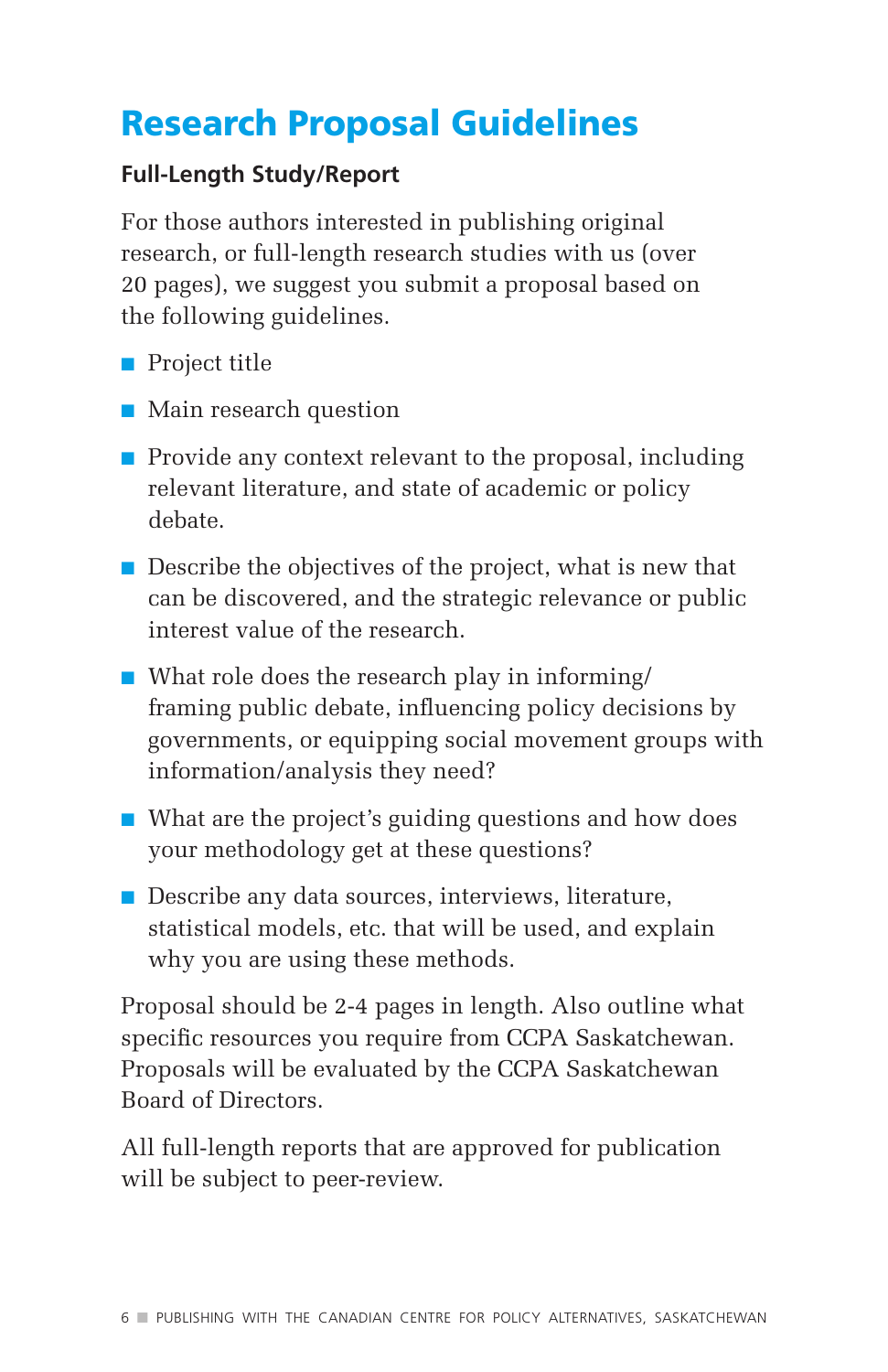#### **Samples of CCPA Saskatchewan reports:**

*After the Freeze: Restoring University Affordability by Rolling Back Tuition in Saskatchewan* by Paul Gingrich

*Blank Spaces: The Accountability and Oversight Gap in Saskatchewan's Contract Roadbuilding System* by Taylor Bendig

*Building an Environmentally Sustainable Future for Saskatchewan: Saskatchewan's Role in Global Climate Change and the Path to Sustainability* by Peter Prebble, David Henry, Murray Hidlebaugh and William Wardell

*Impaired Judgement: The Economic and Social Consequences of Liquor Privatization in Western Canada* by David Campanella and Greg Flanagan

*A Living Wage for Regina* by Paul Gingrich, Brian Banks and Simon Enoch

*A Profitable Brew: A Financial Analysis of the SLGA and Its Potential Privatization* by David Campanella

*SaskPower's Carbon Capture Project: What Risk? What Reward?* by Brian Banks and Mark Bigland-Pritchard

*Short-Term Gain, Long-Term Pain: The Privatization of Hospital Laundry Services in Saskatchewan* by Hugh Grant, Manish Pandey and James Townsend

*Temporary Foreign Workers in Saskatchewan's "Booming" Economy* by Dr. Andrew Stevens

*Unions in a Democratic Society: A Response to the Consultation Paper on the Renewal of Labour Legislation in Saskatchewan* by Christopher Schenk

*Warehousing Prisoners in Saskatchewan: A Public Health Approach* by Dr. Jason Demers

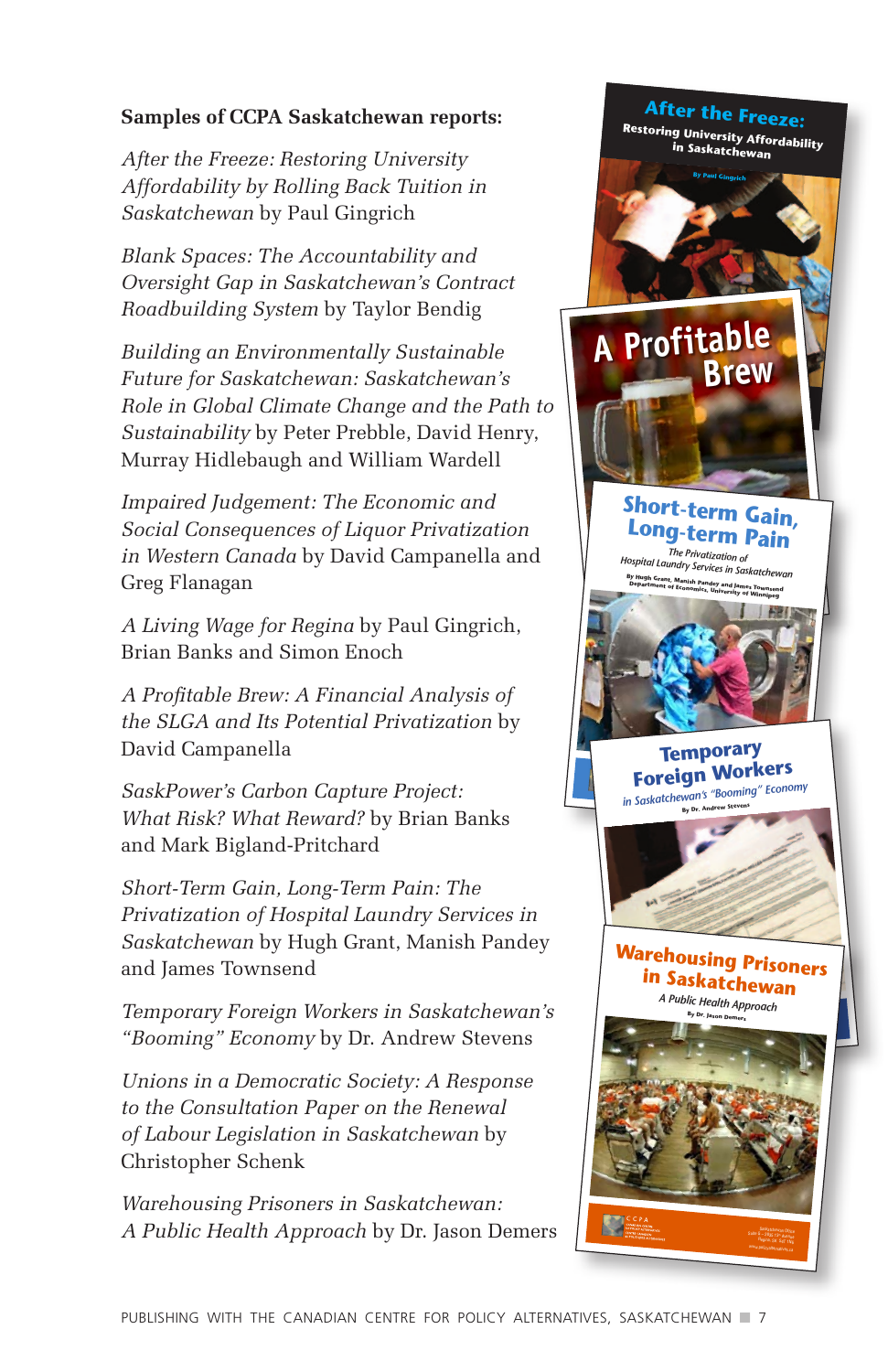#### **Saskatchewan Notes**

Saskatchewan Notes is a policy backgrounder/brief regularly produced by the Saskatchewan Office. Saskatchewan Notes usually run from between 4 to 8 pages (2000 to 4000 words), and are used to outline a specific policy area or issue. Topics should be specific to Saskatchewan or emphasis how the policy or issue in question will impact the province. Past Saskatchewan Notes have looked at diverse issues such as the impact of provincial electoral boundary changes, the dissolution of the Canadian Wheat Board, provincial liquor privatization to uranium pollution in Saskatchewan's north. Content can be critical of existing policy, but should never be partisan. Any citation style can be used as long as it is consistent throughout the document. Also think of using images and/ or graphs/tables that can help visualize your narrative.

#### **Behind the Numbers**

Behind the Numbers is the CCPA's national blog site. "Behind the Numbers" is a very focused, short CCPA publication format used to shed light on a specific issue or policy dilemma by providing key facts, figures and/or arguments. It should focus on one key idea and use links to other sources and evidence to bolster your argument. Your argument should be short and concise — 500 to 1000 words. Content can be critical of existing policy, but should never be partisan.